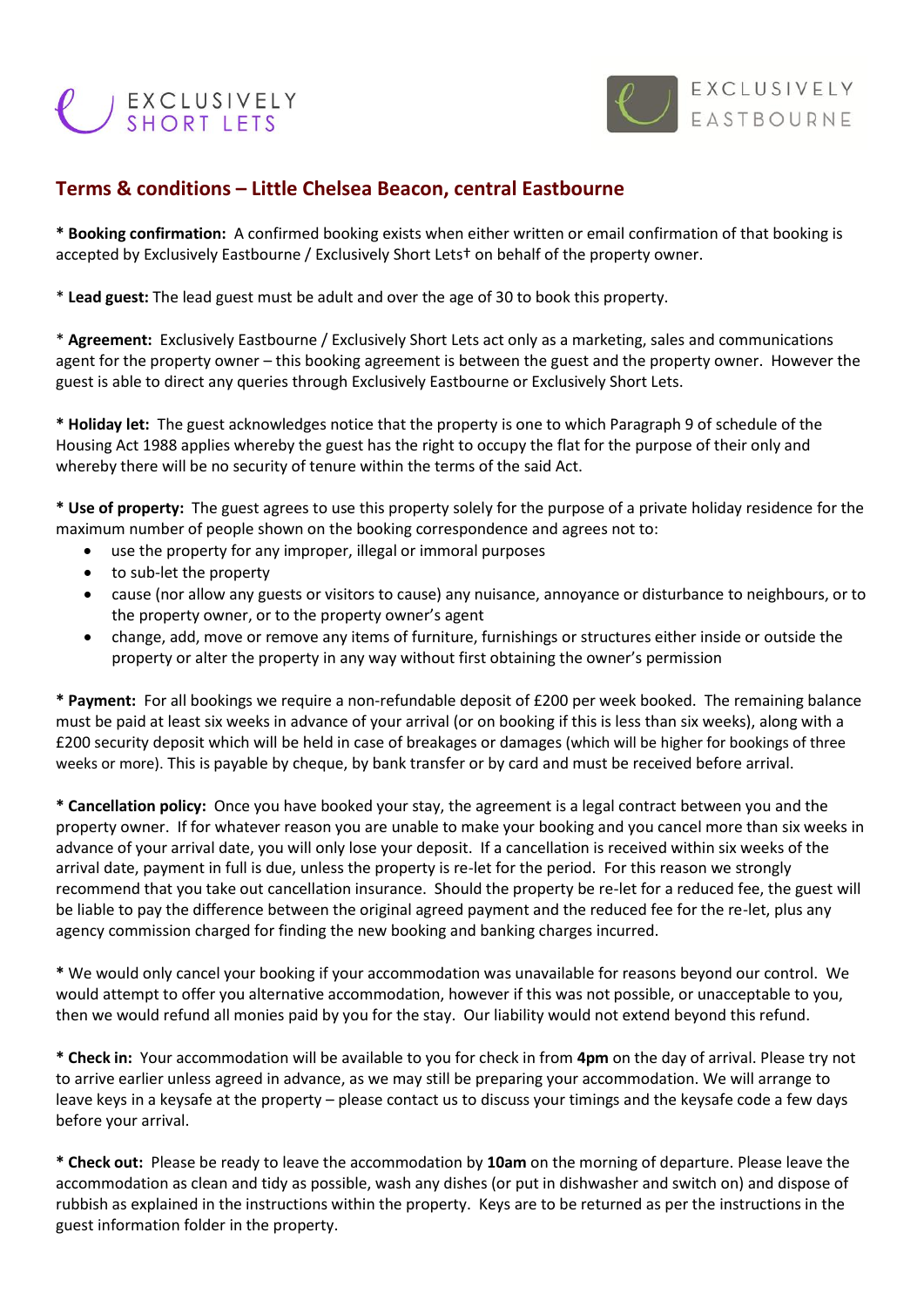**\* Smoking:** This property is strictly **NO SMOKING**. Guests believed to have been smoking in the accommodation may be charged additional cleaning of up to £100 per room affected. Please smoke outside and clear of the building with the door and window closed so smoke doesn't blow back in. Smoking is prohibited in the bathrooms or leaning out of a window. Vapour can set off smoke alarms so please also vape outside.

**\* Candles:** The use of candles inside the property is not permitted.

**\* Children** are welcome - please advise us if you need any special equipment providing such as a travel cot or highchair and we will do our best to accommodate (space and availability of equipment permitting). Please note that we do not provide cot bedding, which you will need to bring with you.

**\* Pets:** Pets are not permitted in the property including those of any visitors during your stay.

**\* Parking:** There is a parking space for one small car at the rear of the property on the left-hand side as you look at the house. The spaces are unmarked but please ensure that you leave adequate room for a second car for guests in the other flat. If you have an additional car or a larger vehicle / van which isn't suitable for the space, parking permits are available from the Exclusively office which allow you to park on nearby streets for £2 per vehicle per day.

**\* Keys:** The key to the front door must be kept in the exterior keysafe at all times so replace immediately after use. Please ensure that both the exterior and interior key safes are secured after use and not left open. Keys must be left behind at the end of your stay as the cost of replacements will be deducted from your security deposit.

**\* Laundry:** Beds are made up ahead of arrival and towels are also provided but please bring your own towels for the beach or swimming. If you are staying two weeks or longer, additional linen and towels will be provided for you to change yourself during your stay. If you do choose to wash any towels or linen, please ensure that you don't mix white with coloured materials as any damage or replacement would be deducted from the security deposit.

**\* Noise:** Please show consideration for neighbours at all times and bear in mind that this is a residential area. In particular, keep music, TV and noise low after 8pm and before 9am and bear in mind that if windows are open, sound travels much further. Loud parties and gatherings are strictly prohibited.

**\* Utilities:** Our rental prices include the reasonable usage of electricity, gas and water. If the usage of these during your stay is significantly higher than average usage for the appropriate season, you may have to make a contribution.

**\* Breakages and damages:** Please take care of the property and its contents. You are responsible and liable for any breakages or damages which you cause to the accommodation or its contents. Please report these as soon as they occur and allow the property owner or property owner's agent access to carry out repairs. Should the cost of repairs and or replacements exceed the security / breakage deposit, the owner may seek additional compensation through legal means.

\* The property owner and Exclusively Eastbourne / Exclusively Short Lets as agents do not accept any liability for any damage, loss or injury to any member of your party or any vehicles or possessions, unless proven to be caused by a negligent act by ourselves or our employees or contractors whilst acting in the course of employment.

**\* Security deposit:** A security deposit of £200 (this may be higher with stays of three weeks or more) will be held in case of any damage to, or loss from, the property or its contents. Once the accommodation has been checked after departure, the cost of replacing items or remedying any damage to the property or the contents thereof will be removed from your security / breakage deposit and the remainder returned to you within two weeks of your departure. If the accommodation has been left in an unreasonably messy or dirty state, requiring deep cleaning, the cost for this will be deducted from your security deposit.

**\* Data:** Any data collected during the course of this booking may be kept on computer.